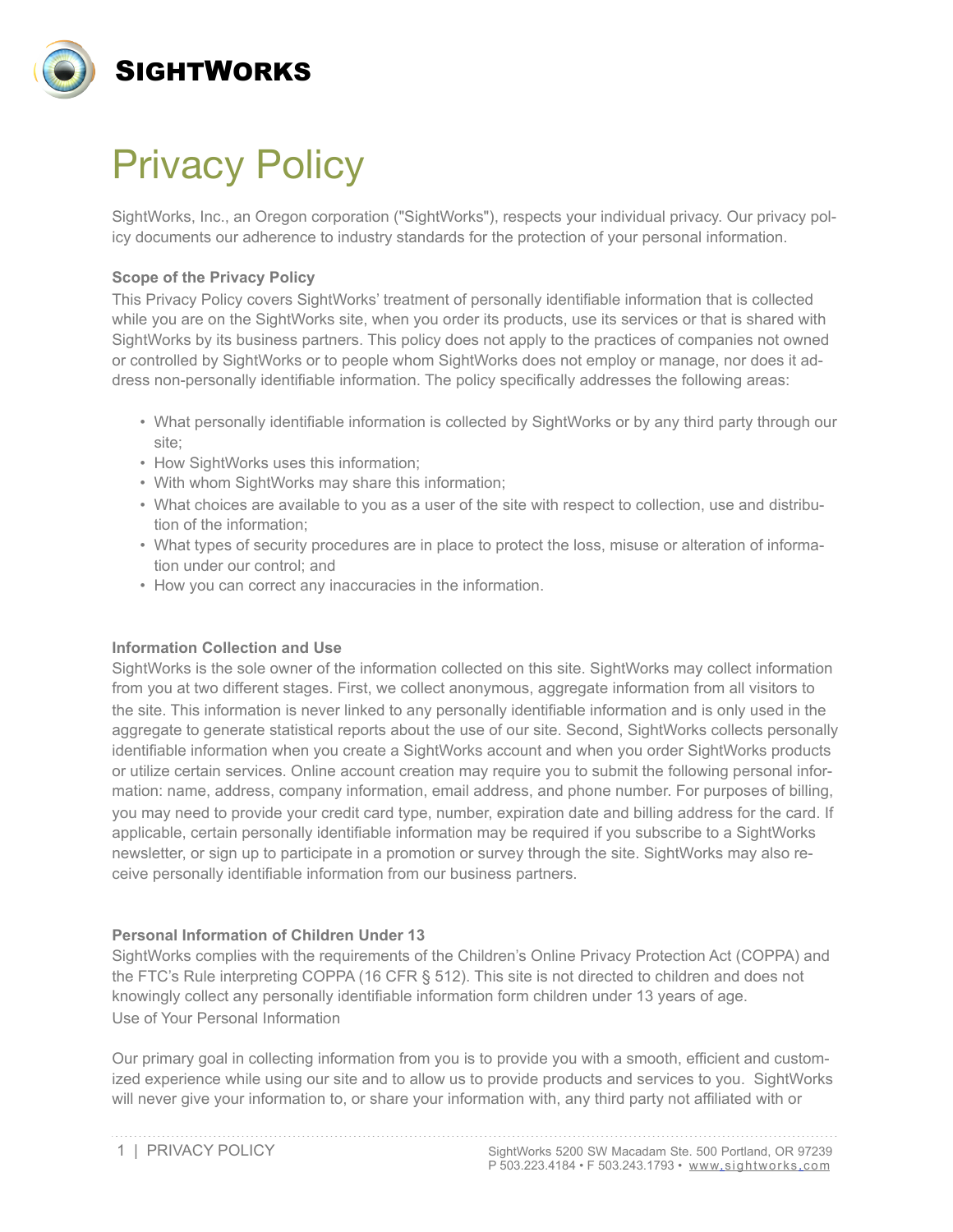

owned by SightWorks, except as permitted by law. SightWorks may send personally identifiable information about you to other companies or people when:

- We have your consent to share the information;
- We need to share your information to provide the products or services you have requested;
- We need to send the information to companies who work on behalf of SightWorks to provide a product or service to you. (Unless we tell you differently, these companies do not have any right to use the personally identifiable information we provide to them beyond what is necessary to assist us); or
- We respond to subpoenas, court orders, or legal process or find that your actions on our web site violate the SightWorks Terms of Use or any of our usage guidelines for specific products or services.

## **Profile**

We store information that we collect through cookies and log files to create a profile of our customers. A profile is stored information detailing how individual customers use the site. Collected information in a profile is tied to the customer's personally identifiable information. However, your profile is used solely for internal purposes, to help us improve the experience of our customers. We do not share your profile with any third parties.

## **Cookies**

A cookie is a small text file stored on the customer's hard drive for an extended period of time. The cookies can be removed by following Internet browser help file directions. Allowing a cookie to remain on your computer makes it easier for you to log in to and use the site.

#### **Log files**

Log files record internet protocol (IP) addresses, browser types, internet service provider (ISP) referring/ exit pages, platform type, date/time stamp, and number of clicks to analyze trends, administer the site, track a customer's movement in the aggregate and gather broad demographic information for aggregate use. IP addresses, etc are not linked to personally identifiable information.

Disclosure of Personal Information As Required By Law

We will disclose personal information when required by law, or if we have good-faith belief that such action is necessary to (a) comply with current judicial proceedings, a court order or legal process served on us, (b) protect and defend our rights, or (c) protect the rights, property, and other interests of our users or others.

#### **Business Transitions**

In the event that SightWorks goes through a business transition, such as a merger, acquisition by another company, or sale of a portion of its assets, our customers' personal information may be part of the assets transferred. Customers will be notified via prominent notice on our site prior to a change of ownership or control of their personal information. If, as a result of the business transaction, your personally identifiable information will be used in a manner materially different from that stated at the time of collection, you will be given a choice consistent with our Notification of Changes section.